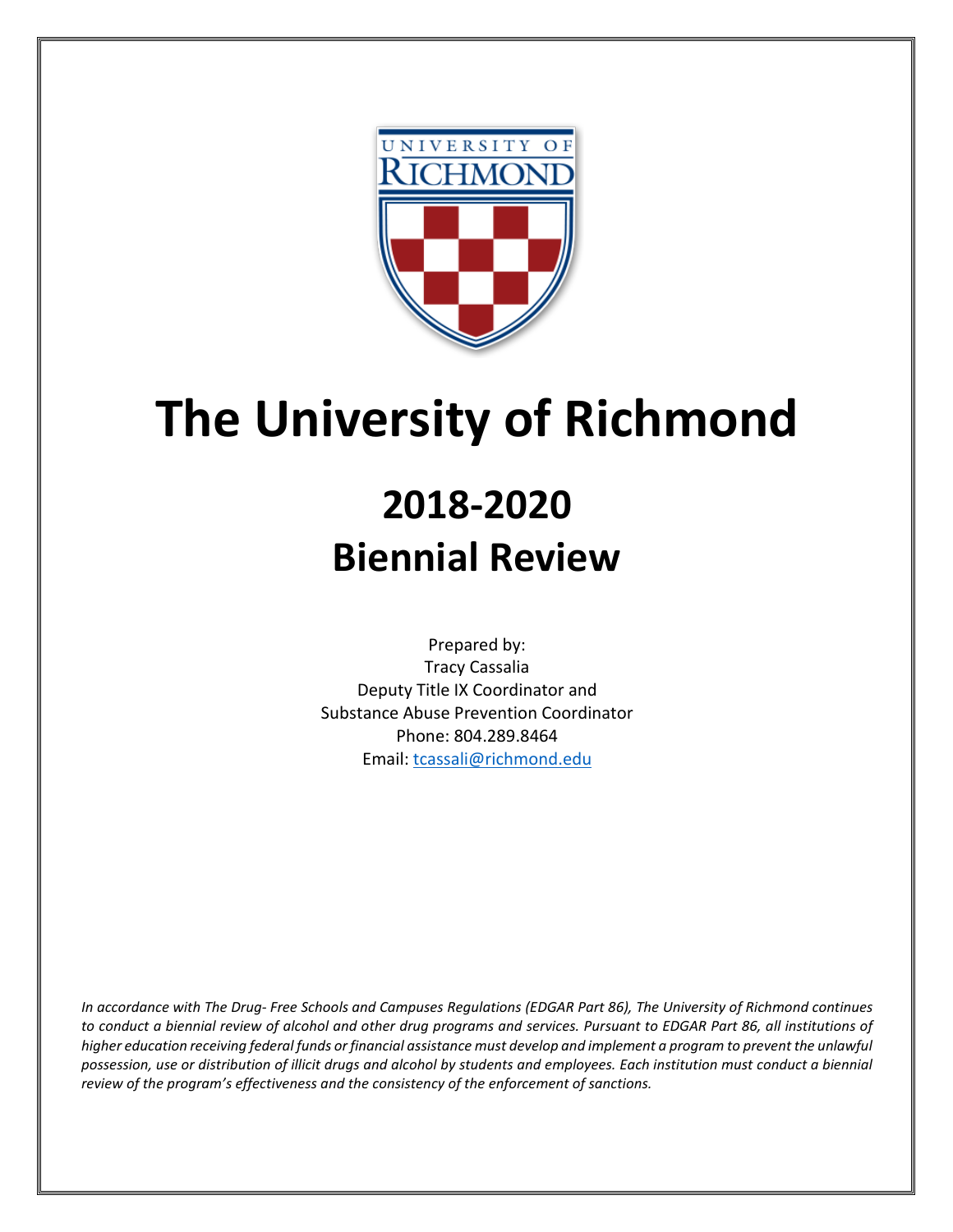#### **DESCRIPTION OF ALCOHOL AND DRUG PROGRAM ELEMENTS AND POLICIES**

The mission of the University of Richmond is to educate in an academically challenging, intellectually vibrant, and collaborative community dedicated to the holistic development of students and the production of scholarly and creative work. A Richmond education prepares students for lives of purpose, thoughtful inquiry, and responsible leadership in a diverse world.

The University recognizes that alcohol and other drug (AOD) misuse creates harm for the individual, for the persons impacted by the actions of the individual, and the larger campus community.

While the University's efforts are primarily focused on students, as they are a high-risk population, resources and support are available for faculty and staff through the Healthy Returns Employee Assistance Program (EAP) offered through Cigna. Cigna EAP provides confidential information and services on counseling, treatment and rehabilitation programs for employees.

## **PROCEDURE FOR DISTRIBUTION OF EDGAR PART 86 OF THE DRUG FREE SCHOOLS AND COMMUNITIES ACT TO THE UNIVERSITY COMMUNITY**

The University's Alcohol and Drug Policy is distributed to faculty, staff and students on a semi-annual basis. An email notification is sent in January and September each year after the "add/drop" period for classes concludes.

#### **ALCOHOL AND DRUG PREVENTION EDUCATION & AWARENESS PROGRAMS**

The University uses the prevention model developed by the National Academy of Sciences Institute, which states that programs should be tailored to meet the needs of three prevention populations: interventions aimed at all students (universal); students who are part of high-risk environments (tailored) and students that have been identified as needing additional intervention (indicated). This approach to prevention education creates an environment in which students can make choices about alcohol that protect them from impairment problems and long-term health consequences.

Universal prevention interventions target all students in the campus community and include large-scale alcoholfree events (Spider Nites); large-scale wellness initiatives (PleasureFest); registering alcohol events held in apartments with Residence Life; and registering fraternity lodge parties with the Center for Student Involvement.

Tailored prevention interventions target sub-populations within the campus community and include new student orientation programming; The WELL 085 Graduation Requirement; Risk Management training for Greeks; TIPS training for those that want to host registered parties; and outreach programs.

Indicated prevention intervention targets individuals cited for violating the University's Alcohol, Tobacco and Drug Policy and includes sanctions education.

A description of prevention interventions can be found below.

#### *NEW STUDENT ORIENTATION*

*Molecules that Monkey with Your Mind*: This program uses a variety of interactive techniques and humor to provoke some fresh thoughts about all drugs and create a framework for understanding substance use disorders. The session starts by examining what is normal and what is not about drug use in our confusing culture. The session asks the question "What's the most devastating drug?" (And believe me, it isn't what you are thinking right now.) The ultimate goals are to promote both self-awareness about genetic risk and to help students develop the courage, and compassion to intervene if a friend is experiencing problems with alcohol or other drugs. The program also promotes collegiate recovery as a source of wisdom and support. Upon completion, students will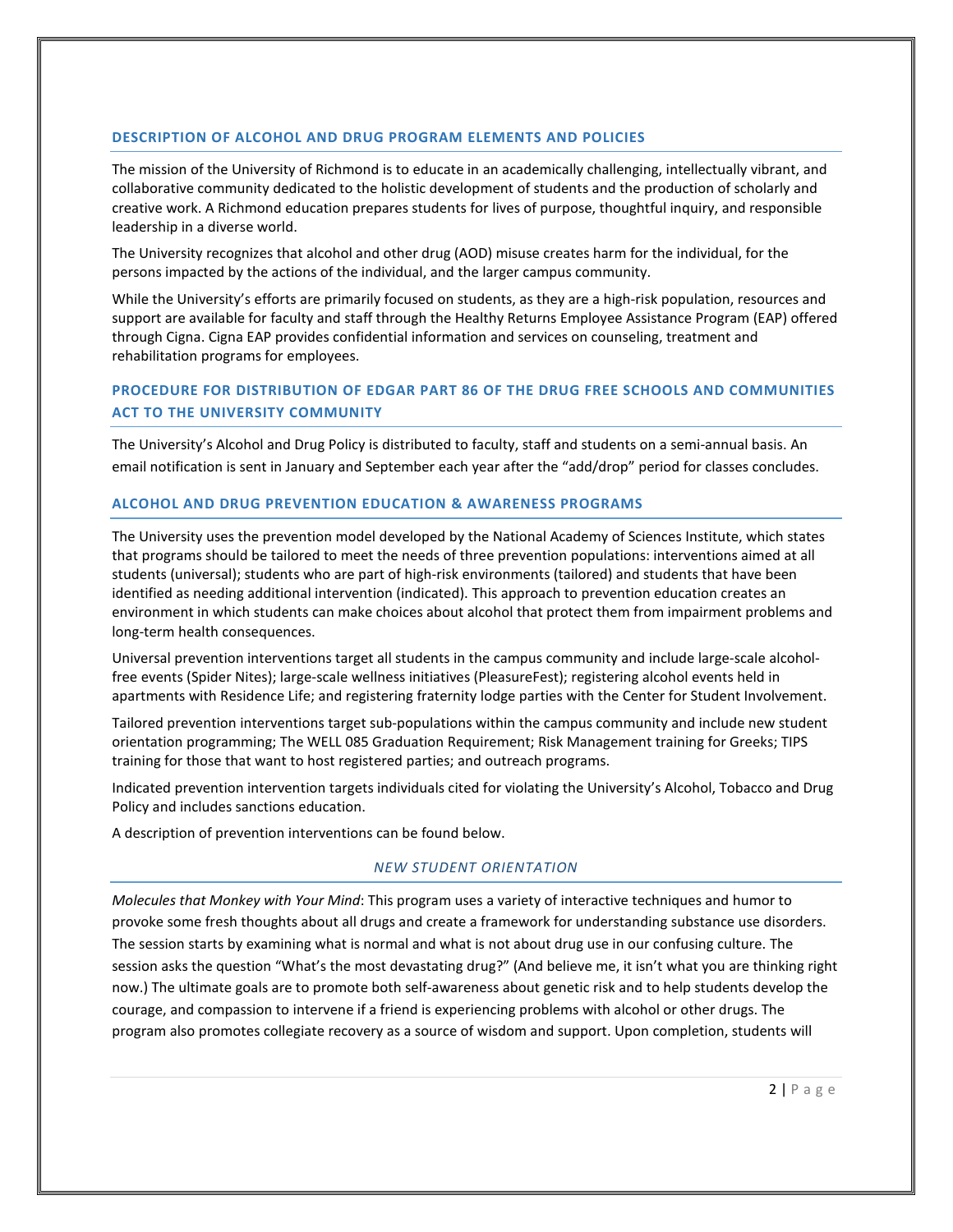have increased self-awareness about alcohol and drugs and be aware that most students are healthy. They will also be better prepared to help a friend or themselves should issues arise.

#### *WELLNESS GRADUATION REQUIREMENT*

In keeping with the University's objective of fostering knowledge and personal well-being, every full-time, degreeseeking undergraduate student must complete the WELL 085 Alcohol Education Graduation Requirement. The WELL 085 graduation requirement has two components:

(1) Alcohol Edu for College & Sexual Assault Prevention for Undergraduates; and

#### (2) WELL 085 Alcohol Education & Prevention Workshop

Prior to arriving on campus, first year and transfer students will complete both Alcohol Edu for College and Sexual Assault Prevention for Undergraduates. Alcohol Edu for College is an interactive online program designed to reduce the negative consequences of alcohol amongst students. The online course delivers a personalized experience to students dependent upon their current drinking choices, and is proven effective in reducing high-risk drinking behaviors like heavy-episodic drinking, pre-gaming and bystander intervention.

Once on campus, students will complete a two-hour alcohol education workshop (WELL 085) focusing on policies of the University and the Commonwealth of Virginia. This in-class workshop is an alcohol prevention and education program designed to assist students in making positive decisions regarding alcohol issues. During the workshop, students will discuss the health risks of overconsuming alcohol, review standard drink sizes, develop risk-reduction strategies, practice bystander intervention skills and learn about helpful resources on campus.

Successful completion of the requirement is mandatory for graduation.

Highlights from the course include:

| <b>Survey Response</b>                                                                   | <b>Fall 2018</b> | <b>Fall 2019</b> |
|------------------------------------------------------------------------------------------|------------------|------------------|
| I intend to make positive/healthy changes to<br>my drinking behavior as a result of this | 56%              | 48%              |
| course<br>I am re-evaluating my drinking behavior as a                                   | 40%              | 41%              |
| result of the course                                                                     |                  |                  |

#### *OUTREACH AND EDUCATION*

*Health Education & Health Promotion Programs:* The University of Richmond prevention and education programs are based on the belief that effective programs are evidence-informed, comprehensive, and coordinated across the University. The Well-Being Unit provides education and prevention programs to students through lectures, discussion and interactive participation in the classroom, within student organizational meetings, in residence-hall programs and to high-risk student groups such as student athletes, fraternities and sororities, and first-year students. The programs are interactive and tailored to meet the needs of each particular group. The programs focus on social norming, alcohol poisoning, low-risk drinking and bystander intervention.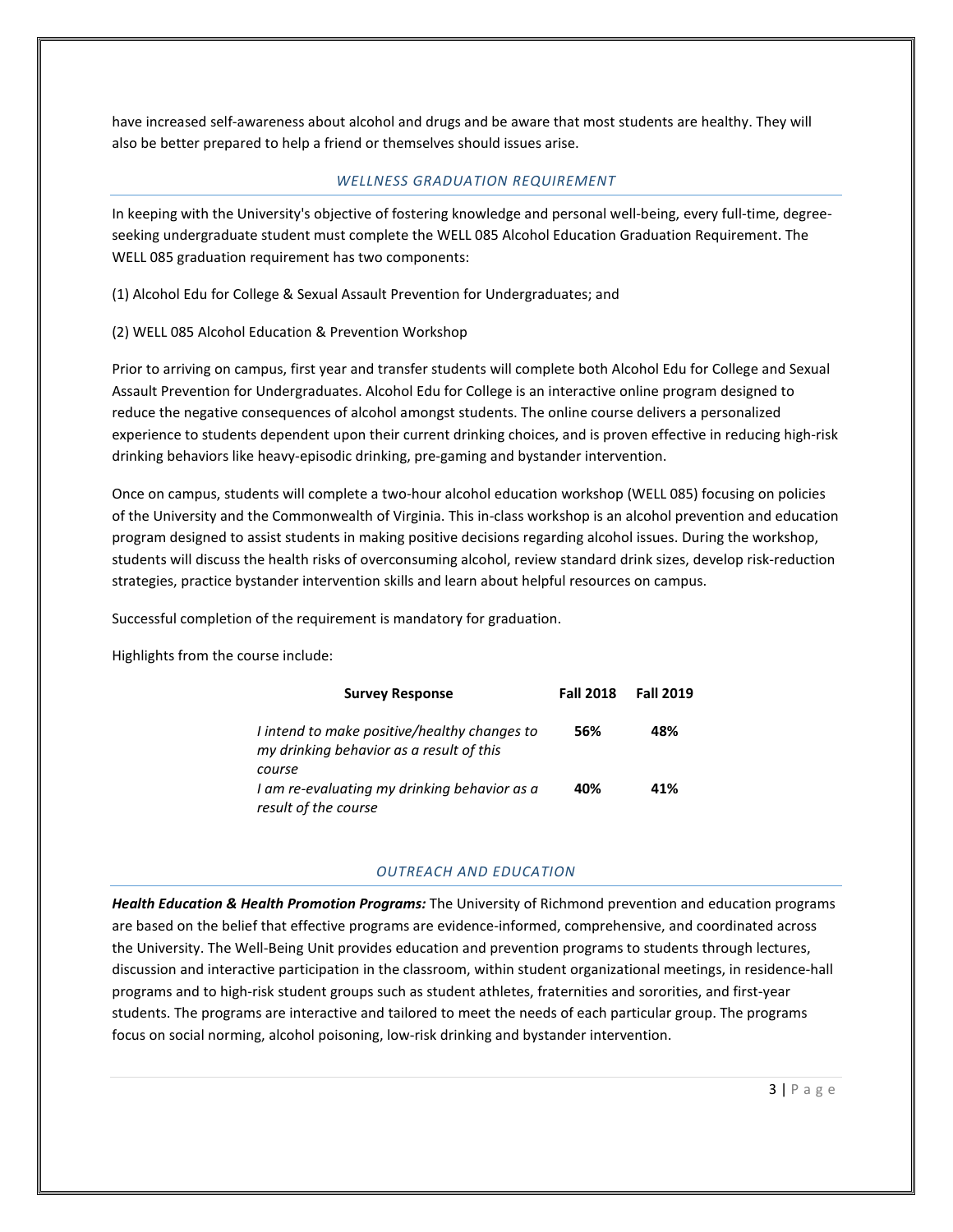*PleasureFest*: PleasureFest is an interactive health fair that allows students to participate in activities that promote well-being and all things that bring one pleasure. PleasureFest is a collaboration with our extended community and campus partners: Virginia Department of Health, Virginia ABC, URPD & UREMS, Peer Sexual Misconduct Advisors (PSMA's), CAPS, Cameron Gallagher Foundation (Speak up), Gift of Life, and Safe Harbor. Outreach activities at PleasureFest that relate to alcohol and drug education and prevention include the Perfect Pour, alcohol impairment goggle demonstrations and alcohol and drug trivia activities.

*Self-Management and Recovery Training (SMART) Recovery*: A facilitated support program for students to help manage their recovery from any type of addictive behavior. The program is intended to help people determine if they have a problem, build motivation to change, cope with urges, manage thoughts, feelings and behaviors, and live a balanced life.

*BASICS (Brief Alcohol Screening and Intervention for College Students) Program*: A two-session, harm reductionfocused opportunity for students to talk one-on-one with a counselor, receive normed feedback about their substance use and determine their own goals for change. This program is for students that voluntarily wish to make a change to their behavior.

*TIPS Training*: Residents of University Forest Apartments (UFA) and Gateway Village that plan to host events with alcohol are required to attend the TIPS for Hosting an Event with Alcohol and Events Registration training. All residents of the apartment must attend the training if they plan to host an event with alcohol. Residents of UFA and Gateway Village receive an email from their Resident Advisor containing the training information. The Area Coordinator(s) for UFA and Gateway provides the training and track attendance.

*University of Richmond Police Department*: URPD officers are available to present educational seminars on alcohol and substance misuse, driving under the influence, self-defense and other safety related programming.

*RISK Management Training for Greek Life:* All new members (within their first month of membership\*) and new executive board members will go through risk management training on a yearly basis. This training covers:

- Overview of University of Richmond policies and procedures,
- Highlights key national organization rules and regulations,
- High level alcohol and bystander education pertinent to hosting events as a Greek organization
- Job responsibilities and basic event management best practice

\* New members who join in the fall will be trained during the following spring semester

#### *SANCTIONS COURSES*

Students that are sanctioned for a violation of the University's Alcohol and Drug Policy will be required to participate in an alcohol and drug education program. The purpose of these programs is to engage the student in a discussion about alcohol use and misuse, encourage harm reduction and to provide safety and resource information.

A student may also have additional requirements beyond the completion of educational sanctions courses. More detailed information on sanctions can be found in th[e Alcohol, Tobacco and Other](https://policy.richmond.edu/documents/policy-pdfs/Public/Student-Development/alcohol_and_drug_policy.pdf) & Drug Policy.

*A description of the sanction education courses is listed below.*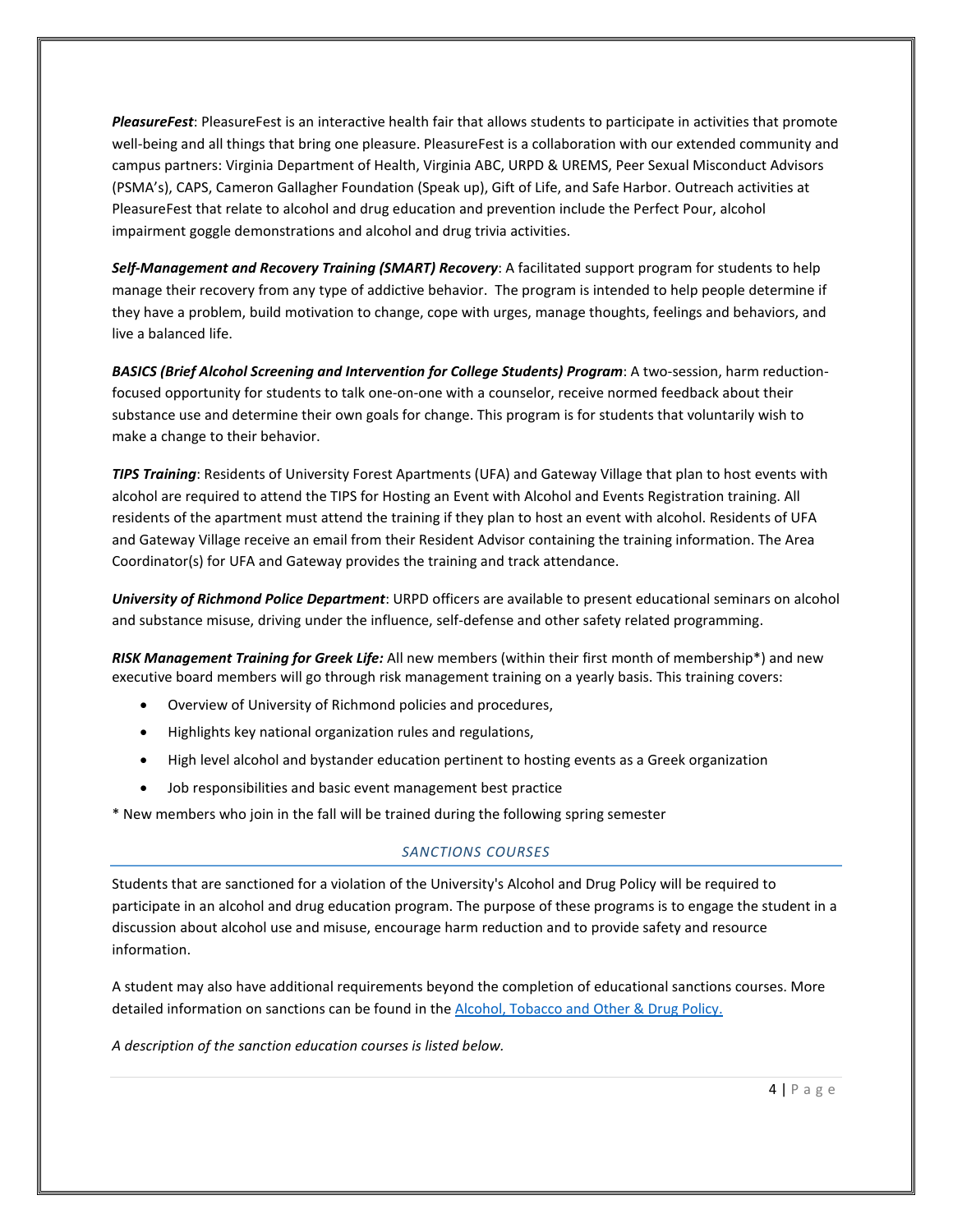*Alcohol Edu for Sanctions*: An online course designed to help students who have violated campus alcohol policies make safer and healthier choices. Students must complete Part 1 and Part 2 of the course to fulfil the sanction requirement.

*BASICS (Brief Alcohol Screening and Intervention for College Students) Program*: BASICS is an evidence-based program that helps students make better alcohol-use decisions and reduce their risks for alcohol-related harm. Students that participate in the BASICS program will receive at least two non-confrontational, non-judgmental sessions with a staff member. Students will receive normed feedback about their substance use and determine their own goals for change.

*Marijuana 101*: An on-line course for marijuana violations. Six lessons cover a variety of key issues such as marijuana dependence, marijuana's effects, mental-health issues and synthetic marijuana use. Students must complete Part 1 and Part 2 of the course. There is a 14-day intersession between Part 1 and Part 2.

*Prescription Drug Abuse Course*: Online course that equips students with the knowledge and tools to make healthy, informed decisions when it comes to prescription medications. Through interactive scenarios and selfguided activities, students learn about a range of topics, including the science of addiction, how to properly use and dispose of prescription drugs, and how to intervene when faced with a situation involving drug misuse.

*Alcohol or Drug Evaluation*: Under certain circumstances, students are required to undergo an alcohol and/or drug assessment. A Substance Abuse Counselor from an off-campus facility completes the assessments. The recommendations from the evaluation are shared with the Substance Misuse Prevention Coordinator and the student is encouraged to complete any recommendations described in the evaluation.

#### **ENVIRONMENTAL MANAGEMENT STRATEGIES**

Environmental management is based on the fact that an individual's behavior, including their use of substances, is shaped through multiple levels of influence: intrapersonal (individual factors), interpersonal (group) processes, institutional factors, community factors and public policy. Prevention directed at the environment generally relies on public policies and other community-level interventions both to limit access to substances and to alter the culture and contexts within which decisions about substance use are made.

#### *ADVISORY COMMITTEE ON ALCOHOL & DRUGS*

The goal of the Advisory Committee on Alcohol & Drugs is to guide education, prevention and compliance issues related to alcohol and other drugs on campus. This committee will:

- Review and recommend policy, structural and program changes that focus on alcohol, tobacco and drug education and prevention on campus;
- **Share information about alcohol and drug programming, concerns, statistics and outcomes on campus;**
- Promote conversations and collaborations across campus related to alcohol and drug issues; and
- Evaluate the WELL 085 Alcohol Education and Prevention Workshop on an annual basis to ensure the course adequately reflects the challenges and issues facing University of Richmond students.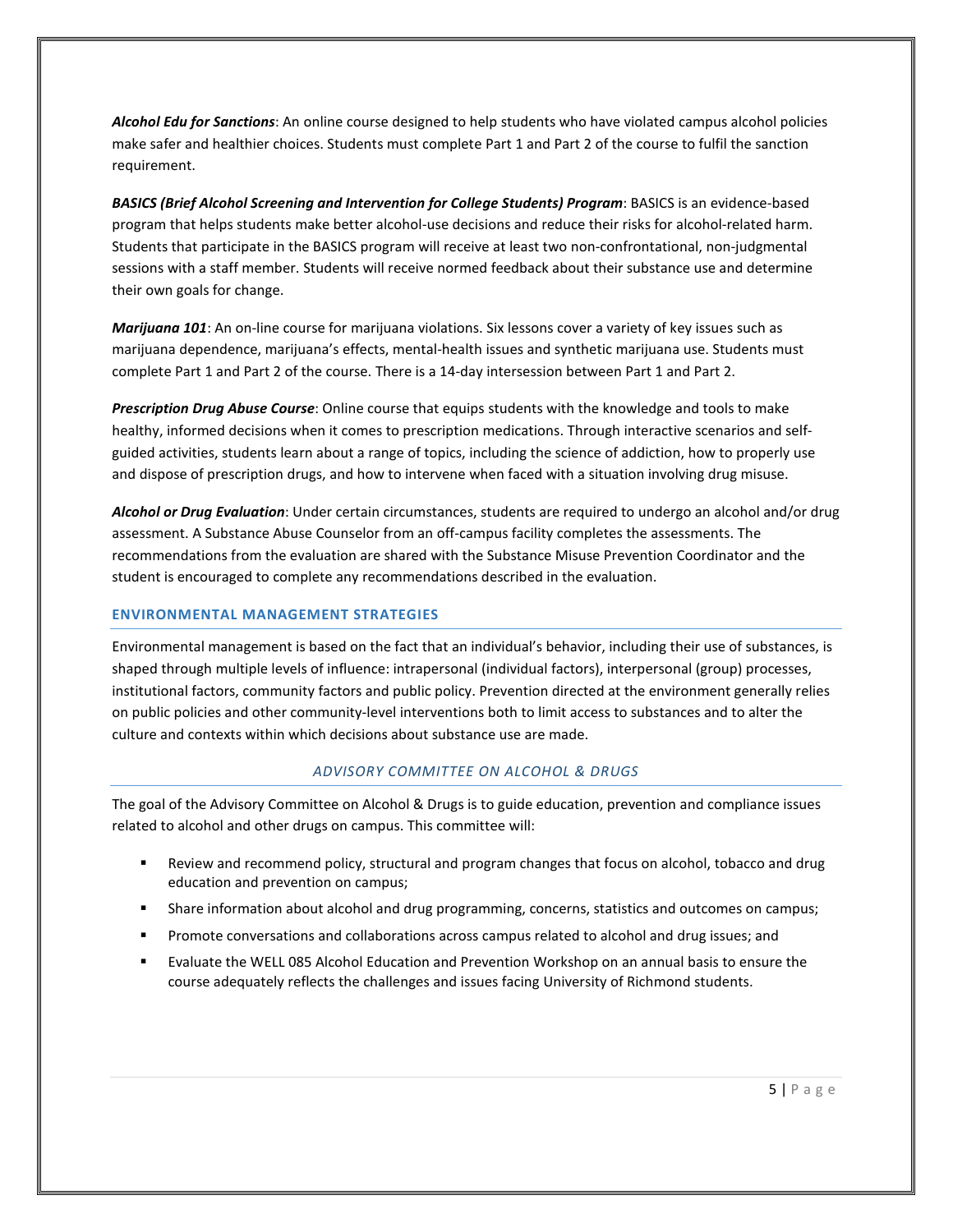#### *TOBACCO-FREE CAMPUS WORKING GROUP*

In 2019, the University was awarded an \$8000 grant from the Tobacco-Free Generation College Initiative sponsored by the CVS Foundation and the American Cancer Society. The grant is awarded to colleges and universities to accelerate and expand the adoption and implementation of smoke-and tobacco-free policies. To assist the Well-Being Unit in achieving the goal of a tobacco-free campus, a Tobacco-Free Campus Working Group was formed to address the transition to a tobacco-free campus. The working group will be addressing policy development, compliance and education around a tobacco free campus. The working group will be developing a time-line for implementation as well as marketing and communication materials.

## *TOBACCO CESSATION PROGRAM*

The Well-Being unit offers tobacco cessation free to faculty, staff and students that want to quit using tobacco and nicotine products. The Well-Being Unit has Tobacco Cessation Specialists that will assist and support members of the university community as they transition to a tobacco free life style. Individuals interested in participating in the cessation program should contac[t quit@richmond.edu.](mailto:quit@richmond.edu)

#### *COLLEGIATE RECOVERY PROGRAM*

The University of Richmond is engaged in a multi-year, statewide effort to expand collegiate recovery services for students in higher education. As the principal investigator of the research project, Virginia Commonwealth University has partnered with the University to provide technical assistance and to share funding received from the Virginia Department of Behavioral Health and Developmental Services (VDBHDS) which originated with the Department of Health and Human Services, Substance Abuse and Mental Health Services Administration (SAMHSA). The Collegiate Recovery Expansion Grant, which began in November 2019, was extended through September 29, 2022. The primary goals of The University of Richmond's Collegiate Recovery Program are:

- To provide support to UR students who pursue recovery from alcohol and substance use disorder with programming and connection to resources within and beyond the university;
- To support students who are in pre-recovery and struggling with negative substance use outcomes; and
- To provide education and outreach to the University community to create a culture of allies that respects and supports those who are in recovery or seeking to make changes surrounding their substance use.

Since the inception of the Collegiate Recovery Program, the Well-being Unit has accomplished the following:

- Hired a part-time Recovery Specialist to manage and coordinate the recovery program;
- Planned and hosted Recovery Ally Trainings November 2019 & November 2020;
- Facilitated regular SMART Recovery meetings;
- Created survey items for Alcohol EDU to identify recovering students;
- Held individual recovery coaching and counseling with sessions with students; and
- Planned and implemented recovery-based programs.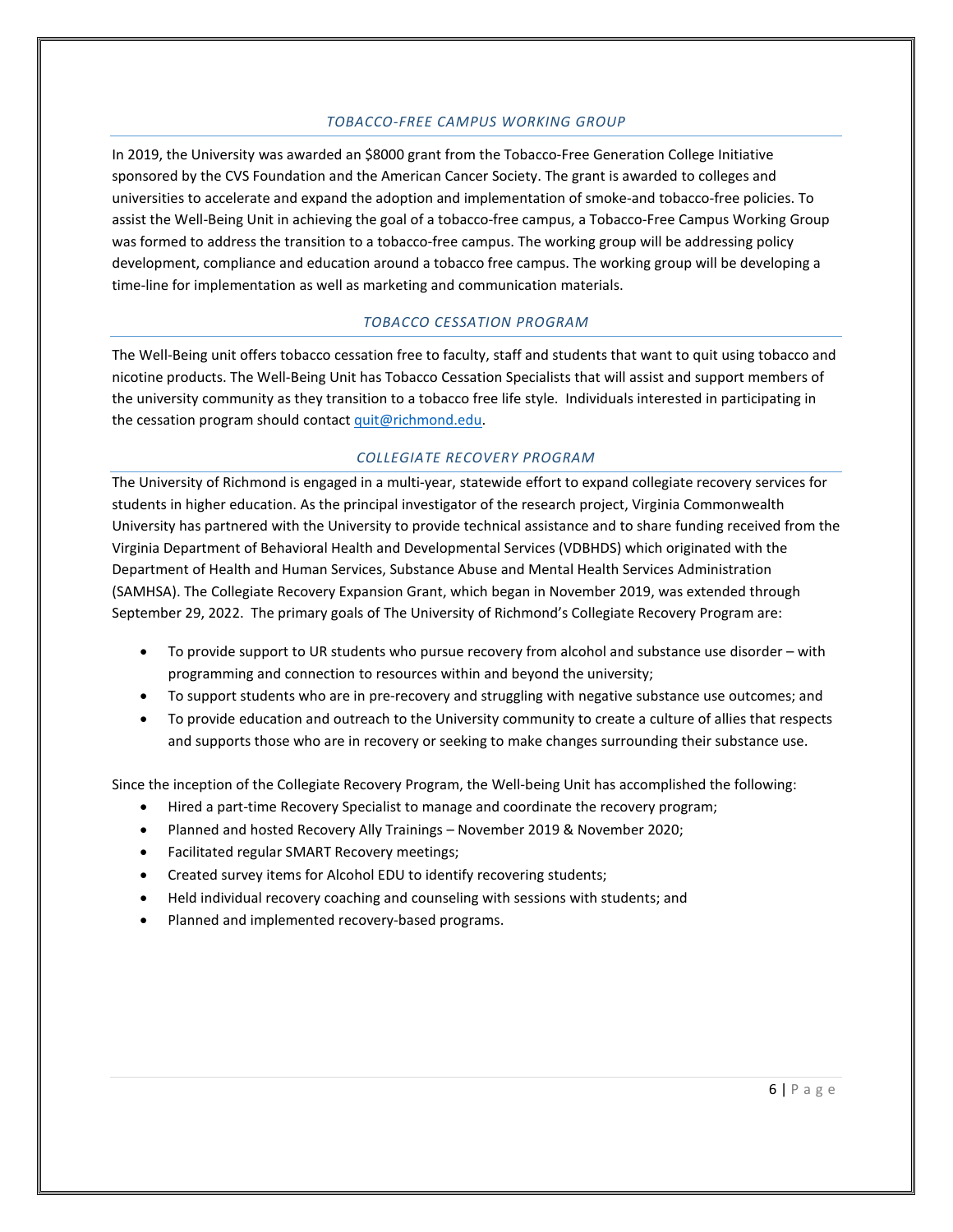*Collegiate Recovery Numbers*:

|                               | Fall | <b>Spring</b>  |
|-------------------------------|------|----------------|
|                               | 2019 | 2020           |
| <b>Students Engaged</b>       | 5    | 12             |
| <b>Student Members</b>        | 0    | 2              |
| Students Active (>30 day)     | 0    | $\overline{2}$ |
| $1$ on $1's$                  | 10   | 64             |
| <b>Recovery Meetings</b>      | 5    | 5              |
| <b>Total Meeting</b>          | 5    | O              |
| Attendance                    |      |                |
| <b>Total Student Meeting</b>  | 5    | n              |
| Attendance                    |      |                |
| <b>Community Outreach</b>     | 1    | n              |
| Events                        |      |                |
| Community Outreach            | 120  | n              |
| Events Attendance             |      |                |
| <b>Campus Outreach Events</b> | 1    | 1              |
| <b>Campus Outreach Events</b> | 100  | 124            |
| Attendance                    |      |                |
| Total Outreach Events         | 2    | 1              |

#### *SPIDER NITES*

Cultural Advisors (CAs) are student leaders on campus who live in the residence halls and work with residents and residence life staff to make the halls safe, welcoming, and supportive communities for all students. Cultural Advisors promote learning and understanding across cultural differences, share information about campus resources on diversity and inclusion, and facilitate connections between and among residents. They also coordinate the weekly Spider Nights program that occurs every Saturday night.

Spider Nights programs are designed and hosted by the Cultural Advisors to give students a choice of activities besides a traditional party scene. The events start at 9:00 pm and last until midnight, are all free and feature some food, so even if students stop by for a while on their way to a party, we have hopefully shortened their alcohol consumption time and added food to their stomachs. Typical events include Bingo, Carnival nights, video game tournaments, craft nights, casino nights, movie nights, trips off-campus to trampoline parks, and indoor rockclimbing. Spider Nights also sponsors the final event during first year orientation.

The events are advertised on d-flyers, Facebook and Instagram.

| $2018-19:$                                                                | $2019 - 20:$                                                             |
|---------------------------------------------------------------------------|--------------------------------------------------------------------------|
| Fall events: 12                                                           | Fall events: 13                                                          |
| Spring Events: 12                                                         | Spring Events: 7 (COVID-interrupted semester)                            |
| Total Participants: 1660                                                  | Total Participants: 1939                                                 |
| This represents an 18.5% increase over our previous<br>year's attendance. | This represents a 16.8% increase over the previous<br>year's attendance. |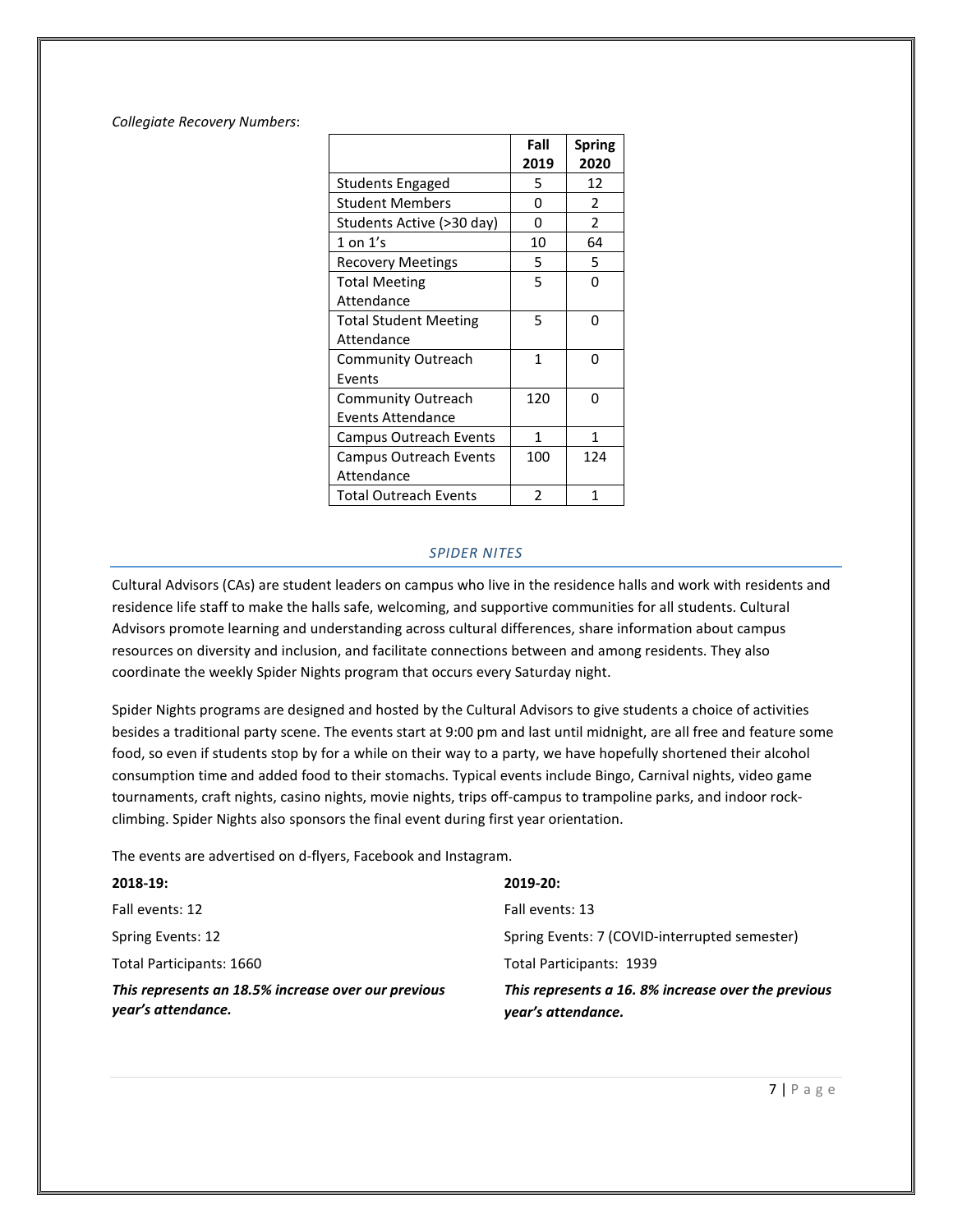## *SUBSTANCE FREE HOUSING*

Residence Life and Student Housing offers substance-free housing for those students who wish to minimize their exposure in their living environment to alcohol and alcohol-related behavior, illicit drugs, and smoking materials. Students living in these communities agree not to use alcohol or drugs in their residential community, nor bring the effects of those substances back into the hall.

Students who choose to live in this community will make a commitment to themselves and others to abstain from the use of alcohol, tobacco, drugs and other substances through and by supporting other community members in their decision to live a healthier, substance-free life.

Students that fail to uphold the expectations will be relocated to another housing assignment.

#### **2018-19:**

*First Year Students:* 34 beds were held for male-identified students in Marsh Hall. 38 beds were held for female identified students in Moore Hall.

*Returning Students:* 25 beds were held in Gray Court.

#### **2019-20:**

*First Year Students: 6 beds were held for male-identified students in Marsh Hall.* No beds were held for femaleidentified students due to no interest.

*Returning Students:* Was discontinued as a housing option for returning students due to lack of interest.

#### **UNIVERSITY POLICIES**

The University of Richmond does not condone the illegal or otherwise irresponsible use of alcohol. In accordance with federal and state law, the University prohibits the unlawful possession, sale, use or distribution of alcohol on University property. All members of the University community and third-party users of University facilities are responsible for knowing and acting in accordance with the applicable laws and University policy concerning the purchase, possession and storage of alcoholic beverages.

Federal and state law prohibits the illegal manufacture, distribution, possession or use of drugs, narcotics, pharmaceuticals and drug paraphernalia and the University does not condone such conduct.

The use of, or addiction to, alcohol or other drugs is not considered an excuse for violations of applicable law and University policies, and will not be a mitigating factor in the determination of appropriate disciplinary sanctions.

The commitment to promote the health, safety and well-being of the University community is further supported by University policies for student and employees.

Below are the links to applicable policies and procedures:

Alcohol & Drug Policy:

[https://policy.richmond.edu/documents/policy-pdfs/Public/Student-Development/alcohol\\_and\\_drug\\_policy.pdf](https://policy.richmond.edu/documents/policy-pdfs/Public/Student-Development/alcohol_and_drug_policy.pdf)

Standard of Student Conduct: [https://studentdevelopment.richmond.edu/student-handbook/standards-of](https://studentdevelopment.richmond.edu/student-handbook/standards-of-student-conduct.pdf)[student-conduct.pdf](https://studentdevelopment.richmond.edu/student-handbook/standards-of-student-conduct.pdf)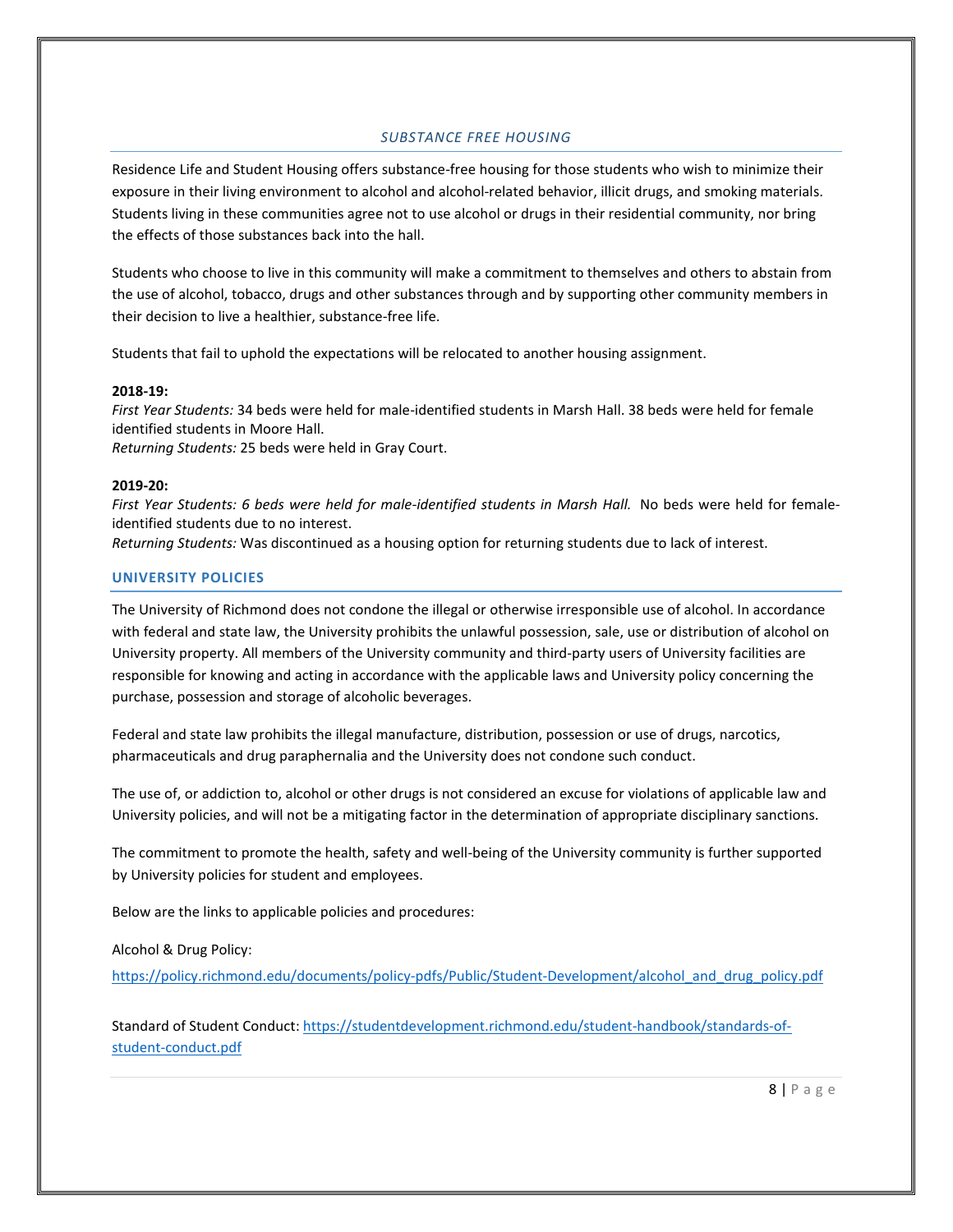Safe Spiders Protocol:<https://healthpromotion.richmond.edu/pdf/safe-spiders-protocol.pdf>

Student Athlete Alcohol and Drug Policy: [https://richmondspiders.com/documents/2020/6/23//20\\_21\\_Drug\\_Alcohol\\_Policy\\_with\\_Appendices.pdf?id=8381](https://richmondspiders.com/documents/2020/6/23/20_21_Drug_Alcohol_Policy_with_Appendices.pdf?id=8381)

Financial Aid Penalties for Drug Law Violations[: https://policy.richmond.edu/documents/policy](https://policy.richmond.edu/documents/policy-pdfs/Public/Enrollment-Management/financial_aid_penalties_for_drug_law_violations_policy.pdf)[pdfs/Public/Enrollment-Management/financial\\_aid\\_penalties\\_for\\_drug\\_law\\_violations\\_policy.pdf](https://policy.richmond.edu/documents/policy-pdfs/Public/Enrollment-Management/financial_aid_penalties_for_drug_law_violations_policy.pdf)

Drug Free Workplace Policy: <https://hr.richmond.edu/policies/required-legal/drug-free.html>

#### **STUDENT CODE OF CONDUCT**

The Standards of Student Conduct applies to conduct that occurs on the campus of the University, on or in offcampus buildings or property of the University, and at University sponsored activities, including off-campus education programs and activities, or on public property.

Each student shall be responsible for their conduct from their first day on campus through the actual awarding of their degree (even though the conduct may occur before classes begin or after classes end) as well as during the academic year and during periods between terms of actual enrollment. Students who have accepted admittance to the University but have not yet enrolled are expected to conduct themselves according to the Standards. The Standards of Student Conduct shall apply to a student's conduct even if the student withdraws from the University while a disciplinary matter is pending.

#### *NUMBER OF RESPONDENTS CHARGED (PER TYPE OF VIOLATION):*

| Charge                                                 | <b>Not</b>   | <b>Not</b>                                     | <b>Not</b>            | Responsible    | Responsible-                         |  |
|--------------------------------------------------------|--------------|------------------------------------------------|-----------------------|----------------|--------------------------------------|--|
|                                                        | Responsible  | Responsible<br>- Student<br>Conduct<br>Council | Responsible/Unfounded |                | <b>Student</b><br>Conduct<br>Council |  |
| Illegal Activity - Distribution of<br>Drugs            | 0            | 0                                              | 0                     | 1              | 0                                    |  |
| Illegal Activity - Possession/Use of<br>Drugs          | 9            | 1                                              | 0                     | 46             | $\overline{2}$                       |  |
| Other Regulations - Open<br><b>Container in Public</b> | 0            | $\overline{2}$                                 | 0                     | 5              | 0                                    |  |
| Other Regulations - Public<br>Consumption/Alcohol      | $\mathbf{1}$ | $\overline{2}$                                 | 0                     | $\overline{4}$ | $\mathbf 0$                          |  |
| Other Regulations - Public<br>Intoxication             | 0            | $\mathbf 0$                                    | 0                     | 7              | 1                                    |  |

## **2018-19**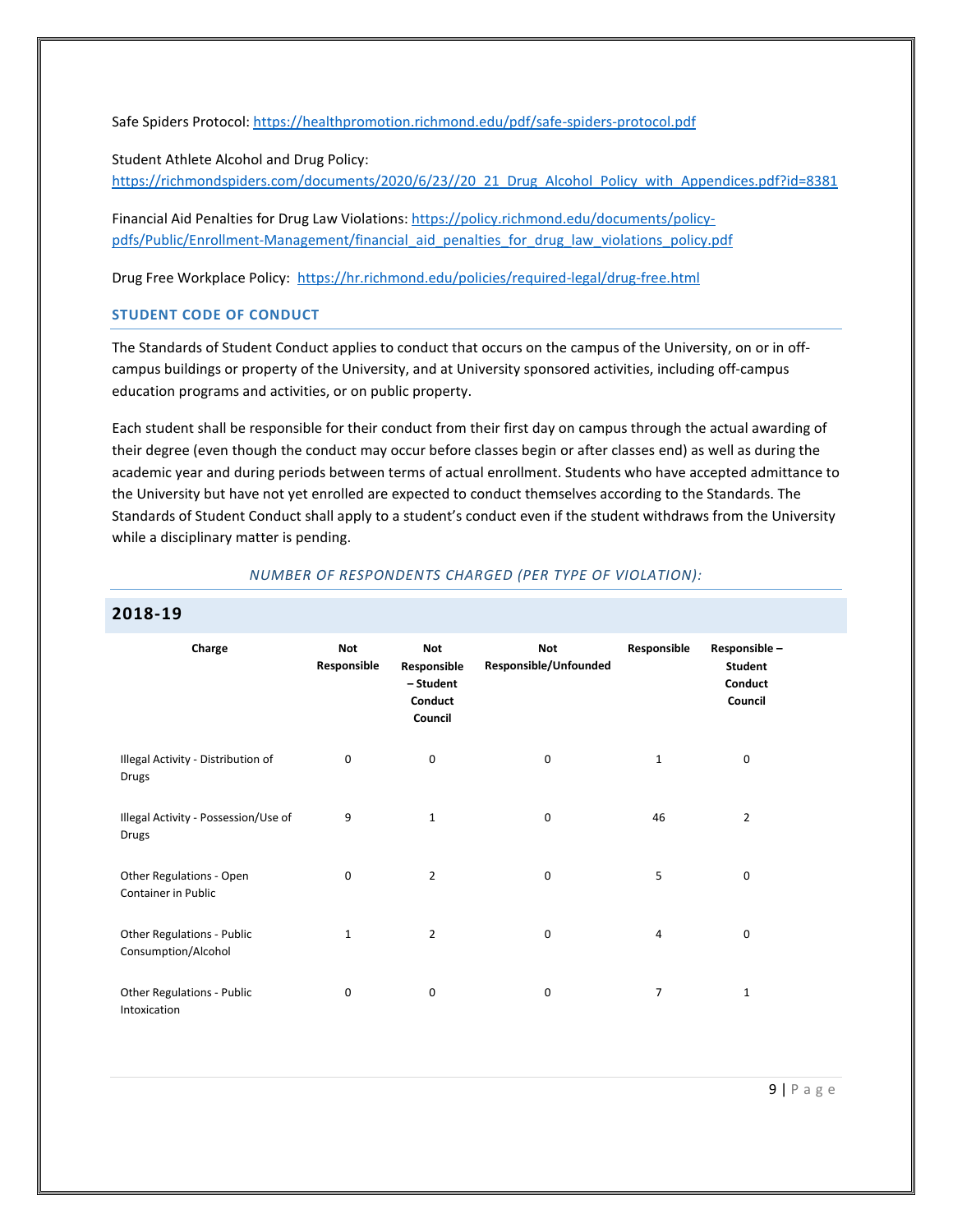| Other Regulations - Underage<br>Consumption   | 0        | 1 | 0            | 46  | 0 |
|-----------------------------------------------|----------|---|--------------|-----|---|
| Other Regulations - Underage<br>Guest/Alcohol | $\Omega$ | 0 | 0            |     |   |
| Other Regulations - Underage<br>Possession    | 8        | 0 | $\mathbf{1}$ | 106 | 0 |
| Other Regulations - Unregistered<br>Event     |          | 0 | 4            | 24  | 0 |

## **2019-20**

| Charge                                             | <b>Not</b><br>Responsible | <b>Not</b><br>Responsible-<br><b>Student</b><br>Conduct<br>Council | <b>Not</b><br>Responsible/Unfounded | Responsible    | Responsible-<br><b>Student</b><br>Conduct<br>Council |
|----------------------------------------------------|---------------------------|--------------------------------------------------------------------|-------------------------------------|----------------|------------------------------------------------------|
| Illegal Activity - Distribution of<br><b>Drugs</b> | 0                         | $\pmb{0}$                                                          | $\pmb{0}$                           | $\mathbf{1}$   | $\pmb{0}$                                            |
| Illegal Activity - DUI/DWI                         | 0                         | 0                                                                  | $\mathbf 0$                         | $\mathbf{1}$   | 0                                                    |
| Illegal Activity - Possession/Use of<br>Drugs      | 21                        | 7                                                                  | $\mathbf 0$                         | 29             | $\pmb{0}$                                            |
| Other Regulations - ATOD Policy                    | 0                         | 0                                                                  | $\mathbf 0$                         | $\mathbf{1}$   | $\pmb{0}$                                            |
| Other Regulations - Open Container<br>in Public    | 0                         | 0                                                                  | $\mathbf 0$                         | 3              | $\mathbf 1$                                          |
| Other Regulations - Public<br>Consumption/Alcohol  | 0                         | 0                                                                  | 0                                   | $\overline{2}$ | $\pmb{0}$                                            |
| Other Regulations - Public<br>Intoxication         | 0                         | $\mathsf 0$                                                        | $\mathbf 0$                         | 5              | $\pmb{0}$                                            |
| Other Regulations - Tobacco                        | 0                         | 0                                                                  | 0                                   | 3              | $\pmb{0}$                                            |
| Other Regulations - Underage<br>Consumption        | 0                         | 0                                                                  | 0                                   | 29             | $\pmb{0}$                                            |
| Other Regulations - Underage<br>Guest/Alcohol      | 0                         | 0                                                                  | $\pmb{0}$                           | 5              | 0                                                    |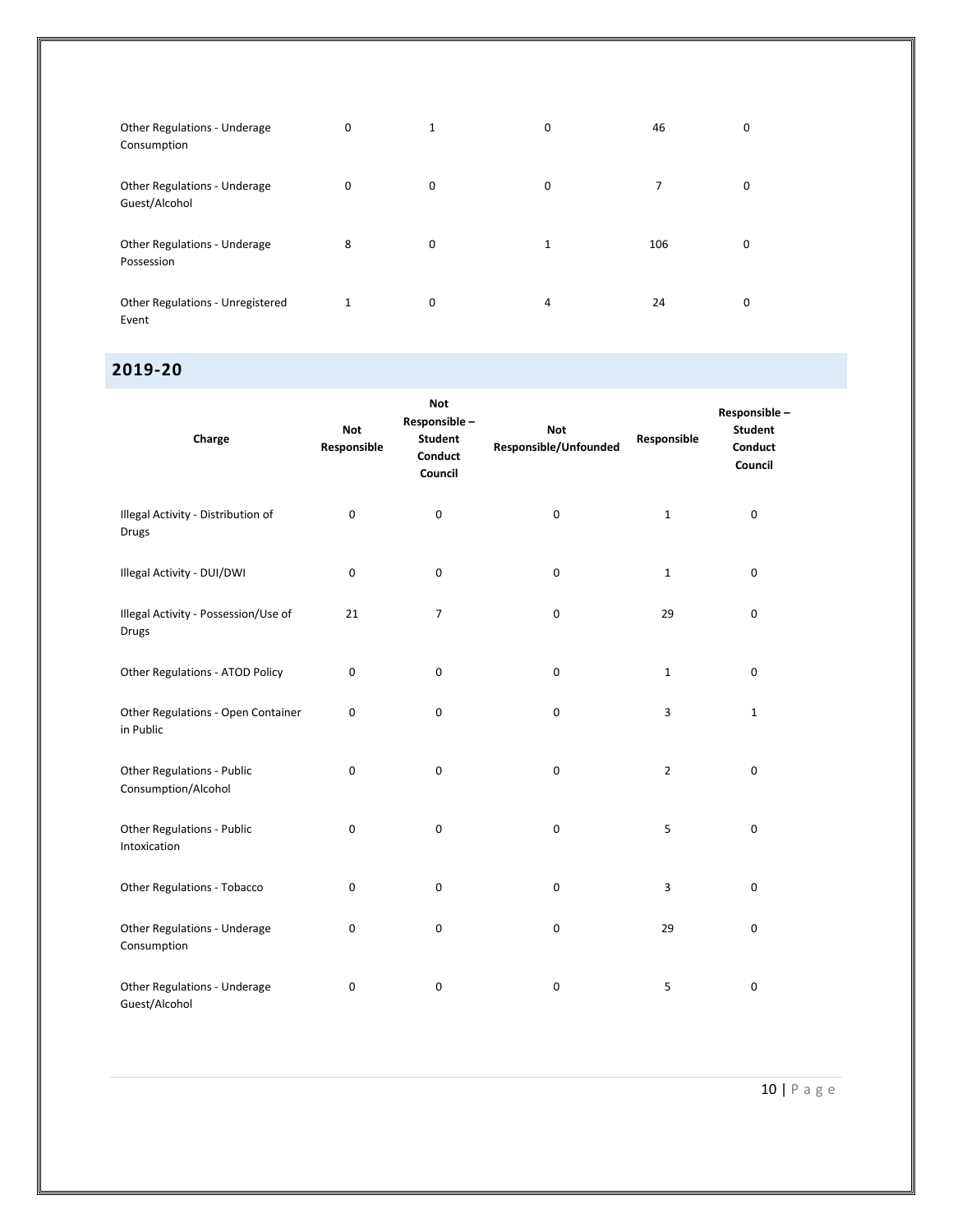| Other Regulations - Underage<br>Possession |  |   | 47 |  |
|--------------------------------------------|--|---|----|--|
| Other Regulations - Unregistered<br>Event  |  | 4 |    |  |

#### **ANNUAL SECURITY REPORT STATISTICS**

Use of illegal drugs and the unlawful use of alcohol by students and employees on University property is prohibited. Violators are subject to University sanctions as well as prosecution through the appropriate legal channels. For employees, by law, the University workplace is drug-free. No one is allowed to use, make, sell, distribute, possess, or be under the influence of any controlled substance (including alcohol) while at work.

The University of Richmond Police Department has the primary responsibility for the enforcement of state and federal laws pertaining to alcohol and drugs.

The University's Annual Security Report is published each fall and articulates policies regarding alcohol and controlled substances. The report also includes crimes statistics for the last three years including referrals and arrests for drug and alcohol violations.

2018 Annual Security Report:

[https://police.richmond.edu/common/Annual%20Security%20Report%20092618%20Final.pdf.](https://police.richmond.edu/common/Annual%20Security%20Report%20092618%20Final.pdf)

2019 Annual Security Report:<https://police.richmond.edu/common/pdf/2019-annual-security-report-100119.pdf>

#### *ARRESTS & REFERRALS IN CALENDAR YEARS 2018 & 2019*

*Alcohol Law Violations*: Violations of laws or ordinances prohibiting the unlawful manufacture, dispensing, possession, use or distribution of alcohol.

*Drug Law Violations*: Violations of state and federal laws relating to the unlawful possession, use, manufacturing, distribution, or sale of illegal or controlled substances.

|                      | <b>CY 2018</b> | <b>CY 2019</b> |
|----------------------|----------------|----------------|
| Liquor Law Arrests   | 19             |                |
| Liquor Law Referrals | 166            | 112            |
| Drug Law Arrests     | 25             |                |
| Drug Law Referrals   | 40             | 6ь             |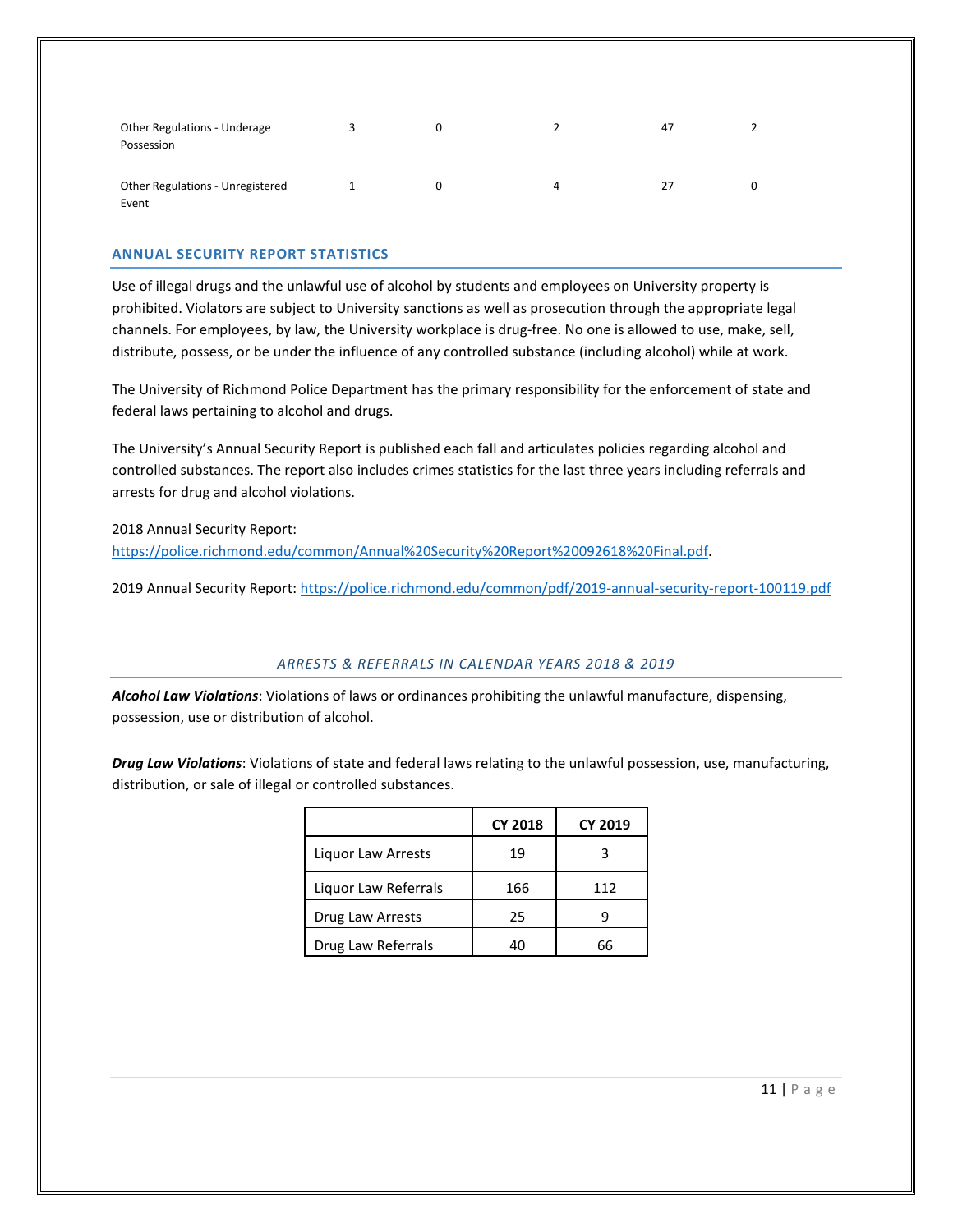#### **ACCOMPLISHMENTS**

The University of Richmond prevention programs are based on the belief that effective programs are evidenceinformed, comprehensive and coordinated across the University.

#### *2018-19 HIGHLIGHTS*

*SMART Recovery:* The SMART Recovery program was implemented in CAPS in 2019. SMART Recovery is a facilitated support program for students to help manage their recovery from any type of addictive behavior. The program is intended to help people determine if they have a problem, build motivation to change, cope with urges, manage thoughts, feelings and behaviors, and live a balanced life. In fall 2020, two graduate student interns and two additional staff members received SMART facilitators training.

*Sober and Stoked "6 Gifts" Screening*: "6 Gifts" is film following six individuals, from all walks of life, exploring their battles with addiction to their recovery and triumphs, with the help of sports such as snowboarding and surfing. After the screening a discussion was held. The program was sponsored by the Well-Being Unit, URPD and The Title IX and Compliance Office.

#### *2019-20 HIGHLIGHTS*

*ATOD Strategic Plan –* In October 2019, Advisory Committee on Alcohol, Tobacco and Other Drugs released a fiveyear strategic plan. The Advisory Committee used SWOT analysis to identify the goals and goals were grouped into key areas of focus. The plan focuses on the following key areas: (1) prevention and education; (2) assessment and evaluation; (3) environmental management and (4) protective measures. The goals were targeted as short-range (within 1 year); mid-range (within 2-3 years) and long-range (3-5 years). The Substance Misuse Prevention Coordinator tracks progress with the responsible department on an annual basis.

*BASICS Program Implemented* – The BASICS program was fully implemented beyond the one-year grant. The program is offered to students that voluntarily want to change their drinking behavior as well as those sanctioned for a violation of the Alcohol, Tobacco and Other Drug Policy. Students that voluntarily want to make the change will meet with staff in the Well-Being Unit while sanctioned students will meet with the Substance Misuse Prevention Coordinator.

*CORE Survey Administered* -The CORE Survey measures students' attitudes, perceptions and opinions on substance use. The survey also measures behaviors of actual AOD use and consequences of use. The survey was implemented in September 2019. The survey was completed by 247 students.

*UR Safety and Wellness Web Brochure*: This brochure is sent to all incoming first-year students and their families. The brochure addresses community expectations and health and safety topics include alcohol and drug use.

*Ally Recovery Training: The* Recovery Ally Program trains faculty and staff to become recovery allies. The training focused on addition as a brain disease, decreasing stigma around recovery, recovery as an on-going process, motivational interviewing, intervention skills and pathways to recovery.

*Tobacco Free Campus Initiative:* The University was awarded an \$8000 grant from the Tobacco-Free Generation College Initiative sponsored by the CVS Foundation and the American Cancer Society. The grant is awarded to colleges and universities to accelerate and expand the adoption and implementation of smoke-and tobacco-free policies on campuses across the country. A Tobacco Free Working Group was formed to assist in the implementation of a tobacco free campus (see Environmental Strategies section for more information on the working group). Two Well-Being staff members were certified as Tobacco Cessation Specialists at the Mayo Clinic.

*Recovery Programming Grant -* The University of Richmond received 2-year grant of \$50,000 from Virginia Commonwealth University Collegiate Recovery Program funded by the Department of Behavioral Health and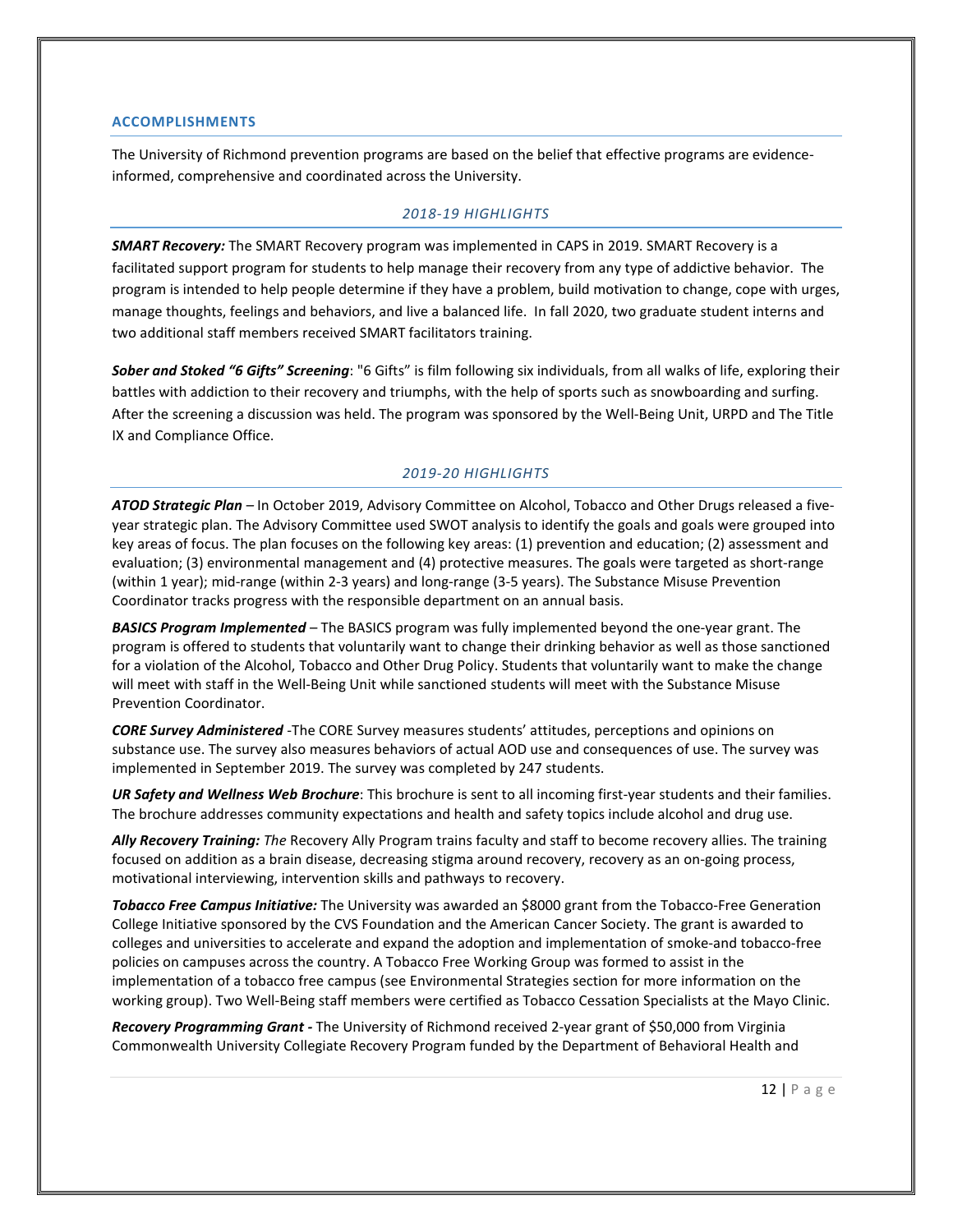Developmental Services through the US Department of Health and Human Services. The grant provides training, recreation supplies and equipment to support Spiders in Recovery, a collegiate recovery program for undergraduate students who have opted into recovery, with additional bridging resources for those who are not yet ready. The grant also enabled the University to hire a part-time Recovery Support Specialist.

*Pilot of University 100 Course* – In fall 2019, the Student Co-Curricular Academic Initiatives Committee and Health and Well-being Unit piloted the University 100 course. University 100 is an introductory course intended for incoming first-year students, designed to provide a solid foundation for a successful four years at Richmond. The course has strong wellness components, while also introducing students in an engaging way to a Richmond education. The University 100 class will also incorporate the WELL 085 Graduation Requirement course.

#### **SUMMARY OF PROGRAMMING STRENGTHS & WEAKNESSES**

#### *Strengths*

The University of Richmond has made significant progress in substance misuse education and is poised to build on its successes. The University of Richmond is a leader in prevention education by mandating that students complete the WELL 085, WELL 086 and WELL 090 Graduation Requirements. Successful completion of the requirements is mandatory for graduation. The WELL 085 Graduation Requirement provides students with awareness, education and risk reduction skills to assist them in making informed choices about their personal alcohol use.

Addiction and recovery are affecting more high school and college students. Collegiate recovery programs are helping to support students in recovery so that they can continue to grow, develop, and fulfill their academic and adult potential. Collegiate recovery programs provide a supportive environment within the campus culture that reinforces the decision to engage in a lifestyle of recovery from substance use. These programs are designed to provide an educational opportunity alongside recovery support to ensure that students do not have to sacrifice one for the other. As a recipient of the Recovery Grant, the University has taken the initial steps to develop a collegiate recovery program. With the hiring of a part-time Recovery Support Specialist, UR's Recovery Program has effectively completed a number of new initiatives and activities including: training interns and others in SMART Recovery, creating campus Recovery Allies, and providing in-person and hybrid mutual aid meetings and opportunities for students to engage and connect around recovery, developing a website and social media presence, connecting with alumni in recovery, advocating for space, housing, and academic support for the program.

In March 2019, the University broke ground on a new Well-Being Center. The Well-Being Center is a comprehensive and integrated facility that includes all campus health care in one location, providing easy access for students and designed to be a collaborative high-impact environment to support student learning, student well-being, and student success. The Well-Being Center will play a critical role in the health and well-being of our campus community. The Center's staff and resources will focus on the "upstream" approach by providing programs and activities that are associated with healthful decision making and prevention. By instilling positive habits ranging from nutrition and sleep to stress management and sexual health, students will be less in need of the "downstream" services associated with intervention and rescue. The University will support programs, systems, and processes to support behaviors known to improve academic performance. The building opened in Fall 2020. To learn more about the Well-Being Center, please visit:

Building Features:<https://urwell.richmond.edu/well-being-center/well-being-features.html>

New Program and Services[: https://urwell.richmond.edu/well-being-center/new-program-services.html](https://urwell.richmond.edu/well-being-center/new-program-services.html)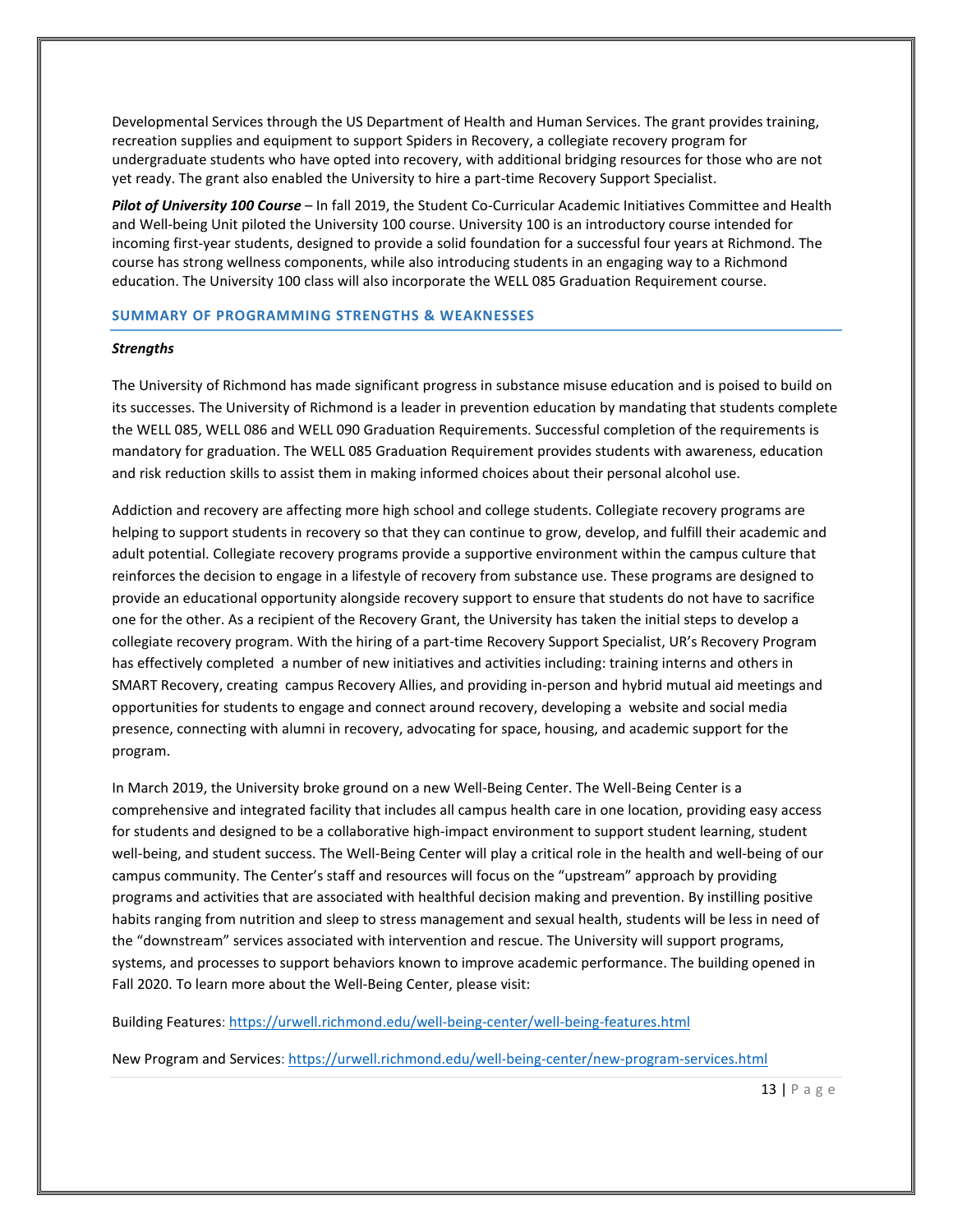#### *Weaknesses*

As we begin to collect data on student's substance use beyond the first year, it is imperative that we have a data set that accurately reflects student's substance use. The CORE Survey was administered in the fall 2019 semester. Despite efforts to have a large survey return, only 247 students responded to the survey (12% response rate). The goal for subsequent CORE Surveys is to increase the response rate to 17%. The data collected will be important in identifying key performance indicators for programming and development of a social norms campaign.

The Health Educator position is currently vacant therefore student outreach events, including ATOD education and prevention initiatives, are halted until the hire is made. This position is currently frozen and the Health Promotion Department has been advised to plan for the spring 2021 semester in the absence of this position. This position vacancy may also impact completion of the ATOD Strategic Plan initiatives.

As the University continues to develop and expand its collegiate recovery program, it will be essential to expand recovery/substance free housing options and to find a permanent designated space for recovery program initiatives. With space an issue on campus, securing a space for the Collegiate Recovery program maybe a challenge but is worth exploring for continued program success.

The University fails to address how members of the University community can host events with alcohol on campus.

#### **ALCOHOL & DRUG PROGRAMS: AREAS FOR GROWTH AND DEVELOPMENT**

The Advisory Committee on Alcohol & Other Drugs recommend the following areas for growth and development:

- Continue to strengthen membership and work of the Advisory Committee on Alcohol and Other Drugs. Evaluate membership and consider appropriate committee size and representation.
- Assess multiple assessment data sets (Core Alcohol Edu, Healthy Minds) to better identify trends in student alcohol and other drug use behaviors and examine how data can inform our work on campus.
- Utilize assessment data to develop marketing campaigns that includes social norms messages that addresses alcohol prevalence among the highest-risk student groups.
- Continue to apply disciplinary measures consistently for students that violate the Alcohol, Tobacco and Other Drug Policy.
- Resume the work to move toward becoming a smoke/tobacco free campus. Work on this area was paused due to the COVID-19 pandemic.
- Develop a plan for ATOD education and prevention beyond the first year.
- Enhance peer education around alcohol, tobacco and other drugs on campus.
- Develop a policy for hosting events with alcohol on campus.
- Continue to improve upon departmental collaborative efforts in education and outreach to students, including the ongoing assessment of programs and services.
- Continue to support Richmond's recovery program. Develop processes and programs to provide students with the opportunity to link with others who choose to abstain from using alcohol and other drugs.